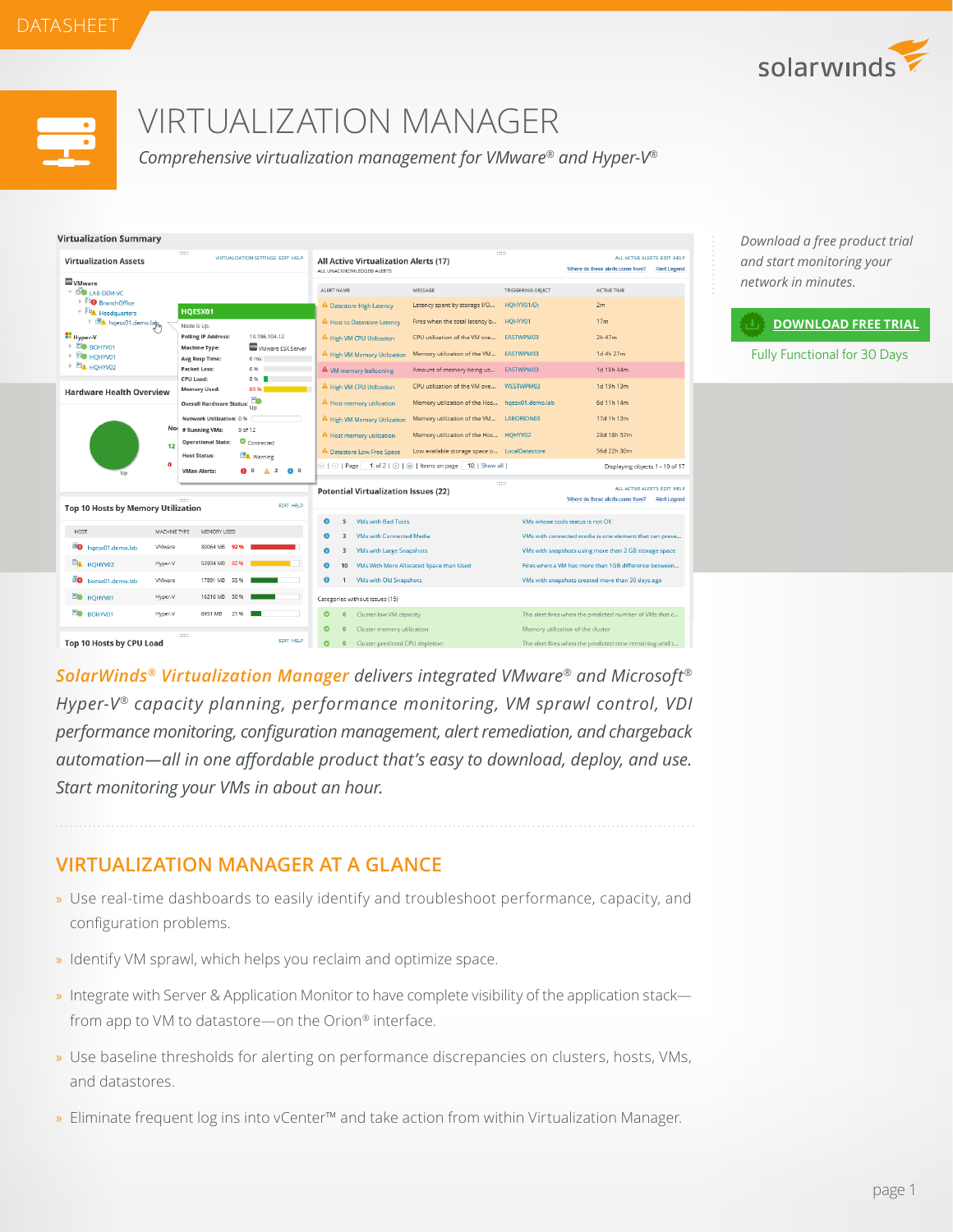

## **FEATURES**

#### **Heterogeneous virtualization management**

Manage both VMware® and Microsoft® Hyper-V® environments through a single pane of glass.

#### **Virtualization performance monitoring and management**

Proactively monitor and analyze virtualization-specific performance problems in VMware and Hyper-V environments.

## **Full application stack visibility and contextual awareness**

Get complete visibility of the Application Stack Management Bundle for across-the-board contextual awareness of performance issues.

#### **Virtualization management actions**

Integration with the Orion® platform gives you virtualization management actions, such as power on/off, suspend, and reboot a VM, as well as the ability to take and delete snapshots.

#### **Migration management actions**

With VMware vSphere™ Storage vMotion® you can migrate VMs to a different host. Also, VM disks can be migrated to a different datastore or shared cluster volume using Storage vMotion.

#### **Intelligent script-based automation**

Execute management actions through customized scripts for maximum optimization of virtualized resources.

## **Alert remediation**

Configure an alert to trigger a management action based on set thresholds

## **Enhanced virtualization metrics**

Integration with the Orion® platform gives you more VM metrics data. Get access to features in Orion, such as role-based access control, Web-based reporting, alerting, improved virtualization management, and a synchronization wizard.

## **VDI performance monitoring and management**

Monitor Virtual Desktop Infrastructure (VDI) performance, quickly troubleshoot issues, and easily plan VDI rollouts.

## **VM right-sizing and capacity planning**

Manage, plan, and optimize VMware and Microsoft Hyper-V virtual infrastructure capacity.

## **Virtualization dashboards**

Get at-a-glance insight into the performance, capacity, configuration, and usage of your virtualized infrastructure.

#### **[DOWNLOAD FREE TRIAL](http://www.solarwinds.com/register/registrationb.aspx?program=1461&c=70150000000P84F)**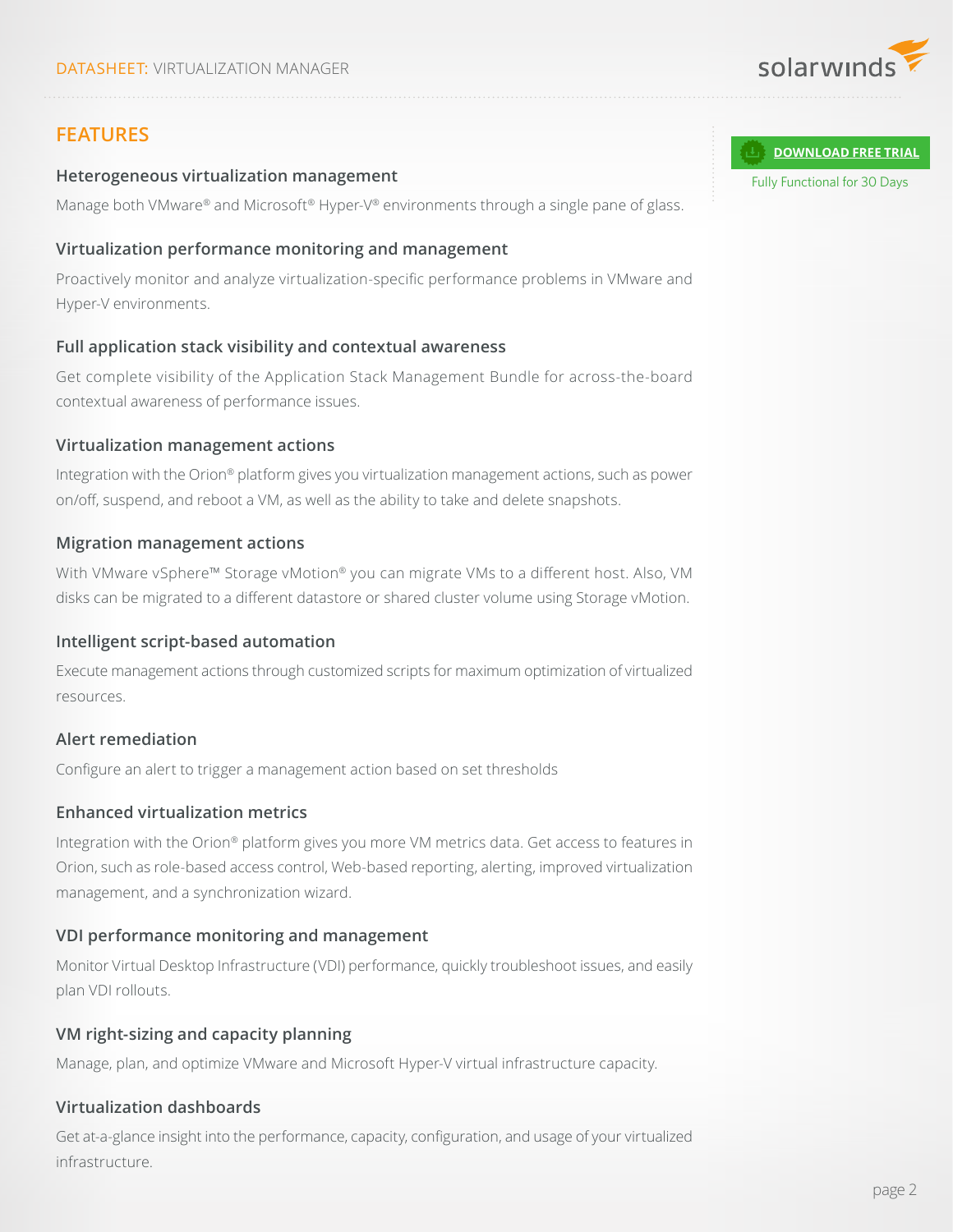

## **VM sprawl control**

Find stale, zombie, and over-allocated VMs, add or remove CPU and RAM, and delete VM's orphaned VMDKs.

## **Virtualization performance alerts**

Quickly discover and act on performance issues using flexible, out-of-the-box alerts within Virtualization Manager, which triggers alerts when a VM fails to respond during the expected interval. With the integration into Orion®, you can now set dynamic thresholds from baselines, and get alerted when your virtual appliance is about to reach warning or critical states.

## **Visibility into virtual machines**

Get complete visibility into all your virtual machines, whether they are managed, stand-alone in Virtualization Manager, or in SolarWinds® Server & Application Monitor or Network Performance Monitor.

## **Virtualization configuration management**

Track VM and host configurations over time to determine if your virtual environment configuration is performing optimally.

## **Virtualization dependency mapping and historical forensics**

Map dependencies and perform forensic troubleshooting and problem analysis.

## **Virtualization chargeback and showback automation**

Govern chargeback/showback IT, infrastructure, and Cloud services.

## **INTEGRATES WITH APPLICATION STACK MANAGEMENT BUNDLE**

## **Integration with SolarWinds® Server & Application Monitor**

When you integrate Virtualization Manager with SolarWinds Server & Application Monitor, you can see a dashboard view of your applications' health and status, as well as all dependent virtual server, host, cluster, and datastore information that supports the application and its virtual server.

## **Integration with SolarWinds Web Performance Monitor**

When you integrate Virtualization Manager with SolarWinds Web Performance Monitor, you can see a dashboard view of the user experience and overall performance of internal (CRM, ERP, intranet) and customer-facing Web applications. Drill into website load times and page load speed by location, waterfall charts for heaviest page elements, and more.

## **Integration with SolarWinds Storage Resource Monitor**

Virtualization Manager integrates with SolarWinds Storage Resource Monitor to give you a more detailed view of your virtual disks. You can drill through a datastore all the way to the LUN and array level.

**[DOWNLOAD FREE TRIAL](http://www.solarwinds.com/register/registrationb.aspx?program=1461&c=70150000000P84F)**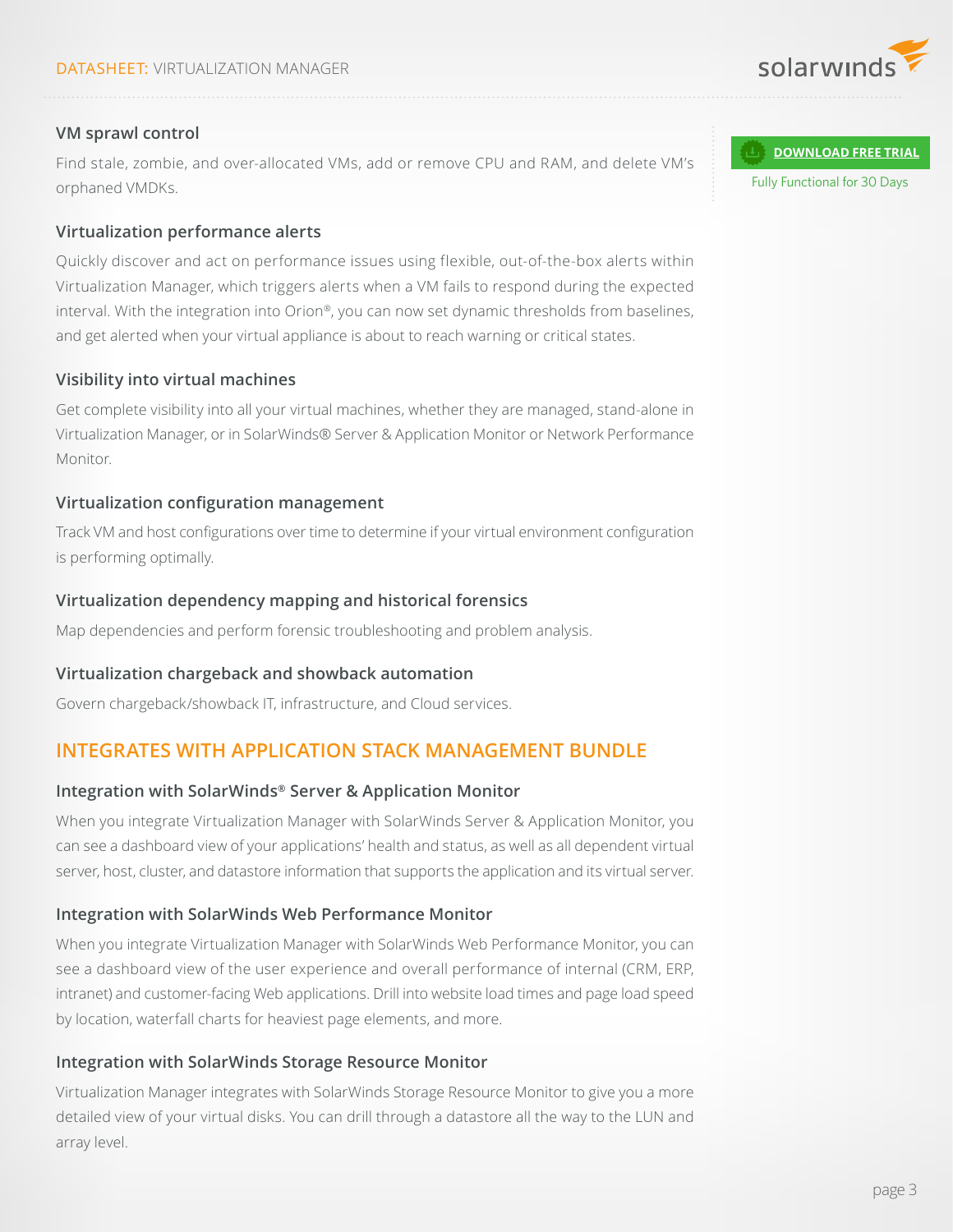# **SYSTEM REQUIREMENTS**

## **Virtual Appliance**

| <b>HARDWARE</b>    | <b>MINIMUM REQUIREMENTS</b>                                                    |
|--------------------|--------------------------------------------------------------------------------|
| CPU                | 2GHz quad-core                                                                 |
| <b>Virtual CPU</b> | 4 vCPU                                                                         |
| Memory             | 8GB + RAM minimum recommended                                                  |
| Hard Drive         | $200GB$ + free disk space (thin provision by default for VMware <sup>®</sup> ) |
| Other              | Virtual appliance-based installation                                           |
| <b>SOFTWARE</b>    | <b>MINIMUM REQUIREMENTS</b>                                                    |
| <b>OS</b>          | Runs on VMware® vSphere™ v6.x, v5.x, 4.x, or Microsoft® Hyper-V® 2008/2012     |
| Database           | Integrated with virtual appliance                                              |

## **Orion Server**

| <b>HARDWARE</b>        | <b>MINIMUM REQUIREMENTS</b>                                                                                                                                                                                                                                                                                         |  |  |  |
|------------------------|---------------------------------------------------------------------------------------------------------------------------------------------------------------------------------------------------------------------------------------------------------------------------------------------------------------------|--|--|--|
| <b>CPU</b>             | 2.4GHz quad-core                                                                                                                                                                                                                                                                                                    |  |  |  |
| Memory                 | 4GB + RAM minimum recommended                                                                                                                                                                                                                                                                                       |  |  |  |
| Hard Drive             | 4GB free disk space minimum                                                                                                                                                                                                                                                                                         |  |  |  |
| <b>SOFTWARE</b>        | <b>MINIMUM REQUIREMENTS</b>                                                                                                                                                                                                                                                                                         |  |  |  |
| OS.                    | Windows Server® 2008 R2 SP1, 2012, 2012 R2                                                                                                                                                                                                                                                                          |  |  |  |
| Database               | Supports Express, Standard, or Enterprise versions of the following:<br>• SQL Server 2008, 2008 SP1, 2008 SP2, 2008 SP3, or 2008 SP4<br>• SOL Server 2008 R2, 2008 R2 SP1, 2008 R2 SP2, or 2008 R2 SP3<br>• SQL Server 2012, 2012 SP1, 2012 SP2, or 2012 SP3<br>• SQL Server 2014, or 2014 SP1<br>· SQL Server 2016 |  |  |  |
| .Net<br>Framework      | .NET 4.5 required                                                                                                                                                                                                                                                                                                   |  |  |  |
| Web Console<br>browser | • Microsoft® Internet Explorer® version 11 or later with Active scripting<br>• Microsoft Edge<br>• Mozilla® Firefox® version 38 or later<br>• Google® Chrome™ version 51 or later<br>• Safari® for iPhone®                                                                                                          |  |  |  |

*NOTE: The minimum server requirements listed assume default configuration. Significantly increasing the poll rate or statistic collection rate could result in additional load on the server, which may require a larger CPU or additional memory.*



**[DOWNLOAD FREE TRIAL](http://www.solarwinds.com/register/registrationb.aspx?program=1461&c=70150000000P84F)**